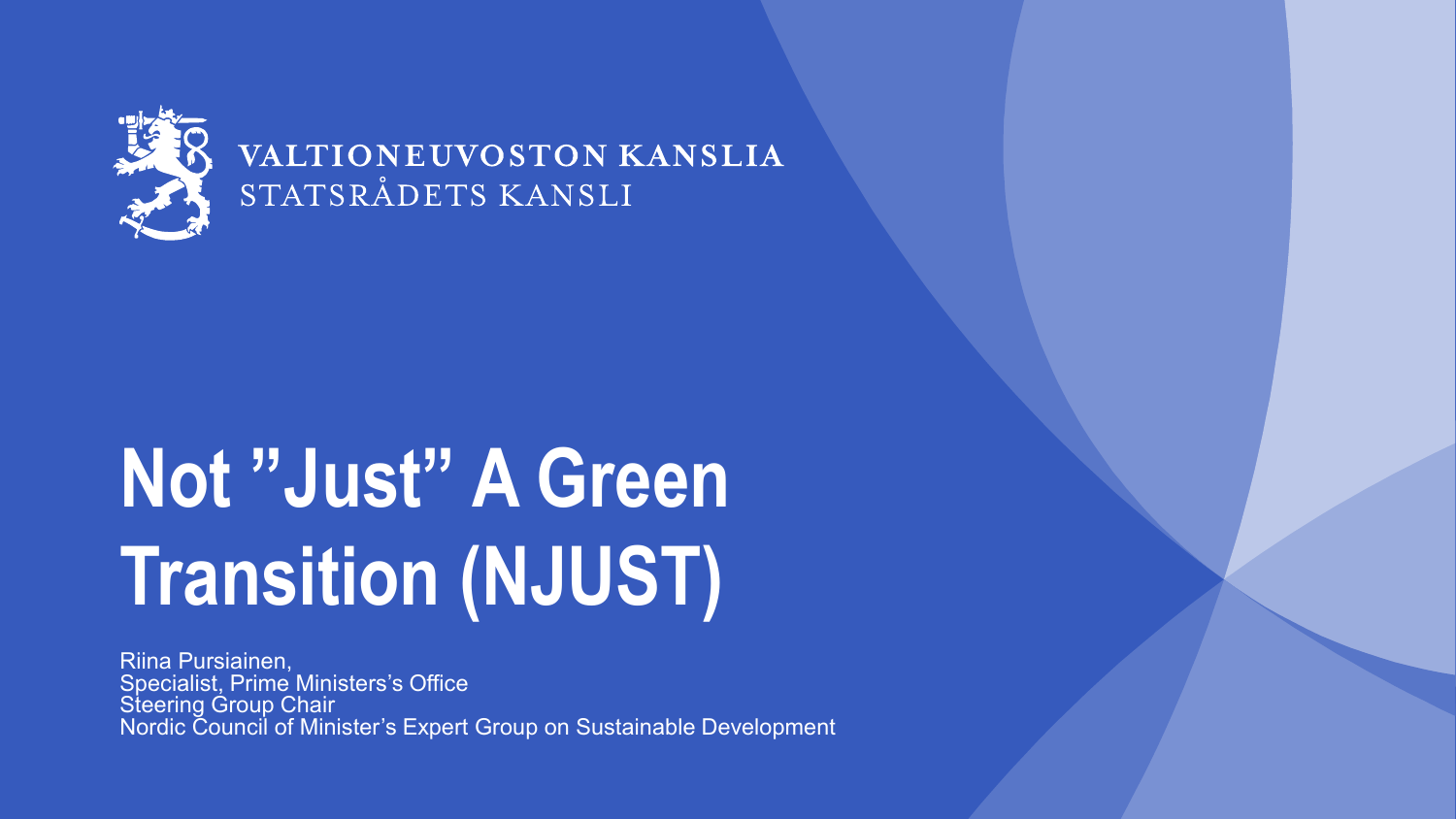### **Not "Just" A Green Transition (NJUST)**

**"To contribute to achieve a just green transition by focusing on polices and meaures to suppport the Nordic people who are experiencing the transition first-hand. This will be done through producing a knowledge base on just green transition and how the green transition impacts individuals and especially vulnerable groups (e.g.unemployed, those at risk of unemployment, elderly, children and persons with disabilities."**

**Main research questions:** 

**What are the perceptions of the green transition among people in different regions and in different social groups in the Nordic region?**

**How can we create policies for a just green transition?**



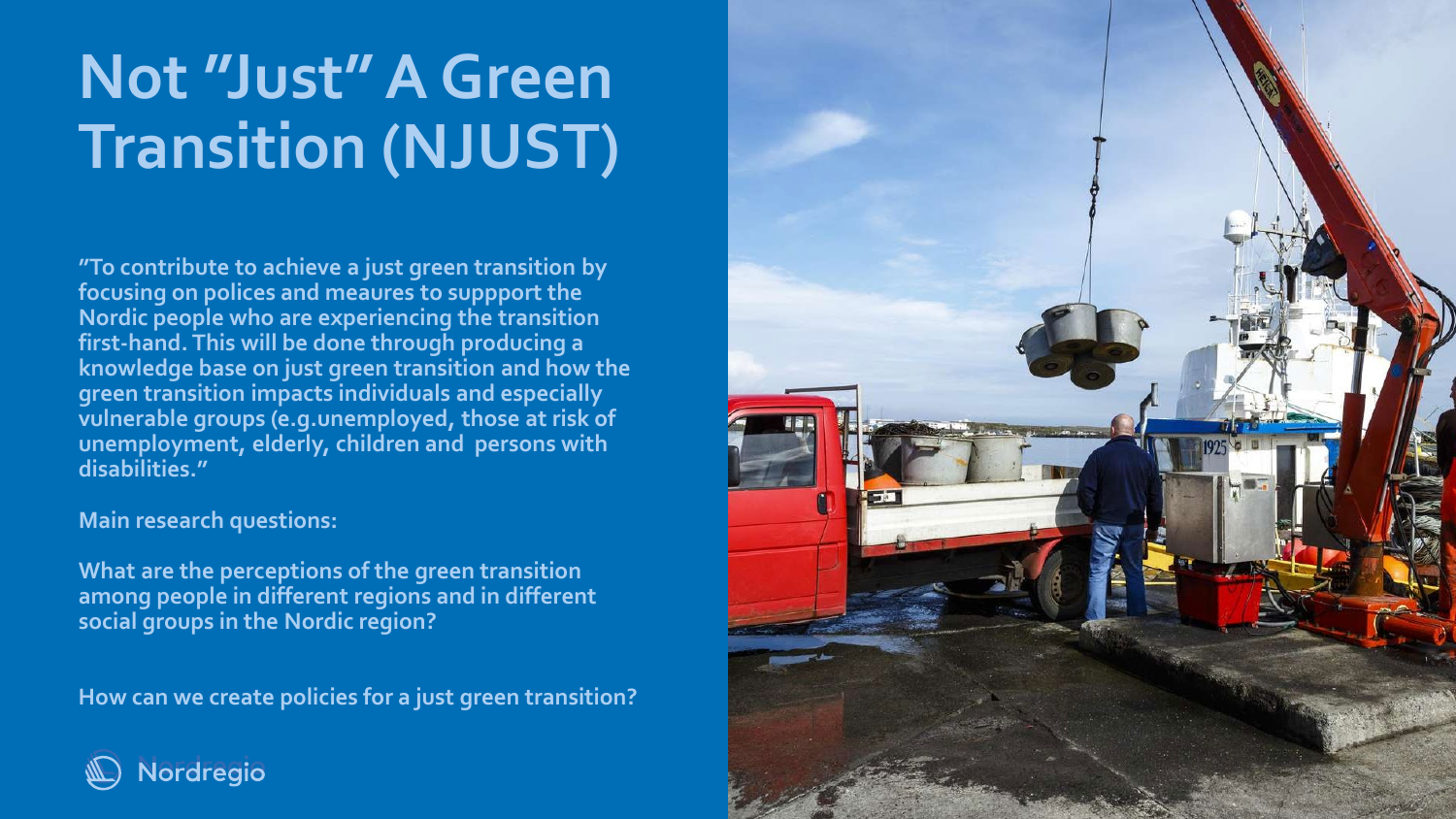## **Not "Just" A Green Transition (NJUST)**

Not "just" a green transition – Examining the path towards a socially just green transition in the Nordic region (NJUST)  $\mathbf{y}$ 

<u>ris</u> A cross sectoral research project initiated and funded by Nordic Council of Ministers

Aim: Contribute to a just green transition in the Nordic region by producing and sharing knowledge on green transition impacts on vulnerable groups and policies to mitigate negative effects.

\$ Project time: 2021-2024

**New York** Budget approx. 7.5 MSEK

> Nordegio responsible for implementation. Nordic Council of Ministers' representatives steering group. Collaboration with Nordic Expert Group for Sustainable development, Nordic Welfare Center, Nordic Civil Society Network and stakeholders.



202